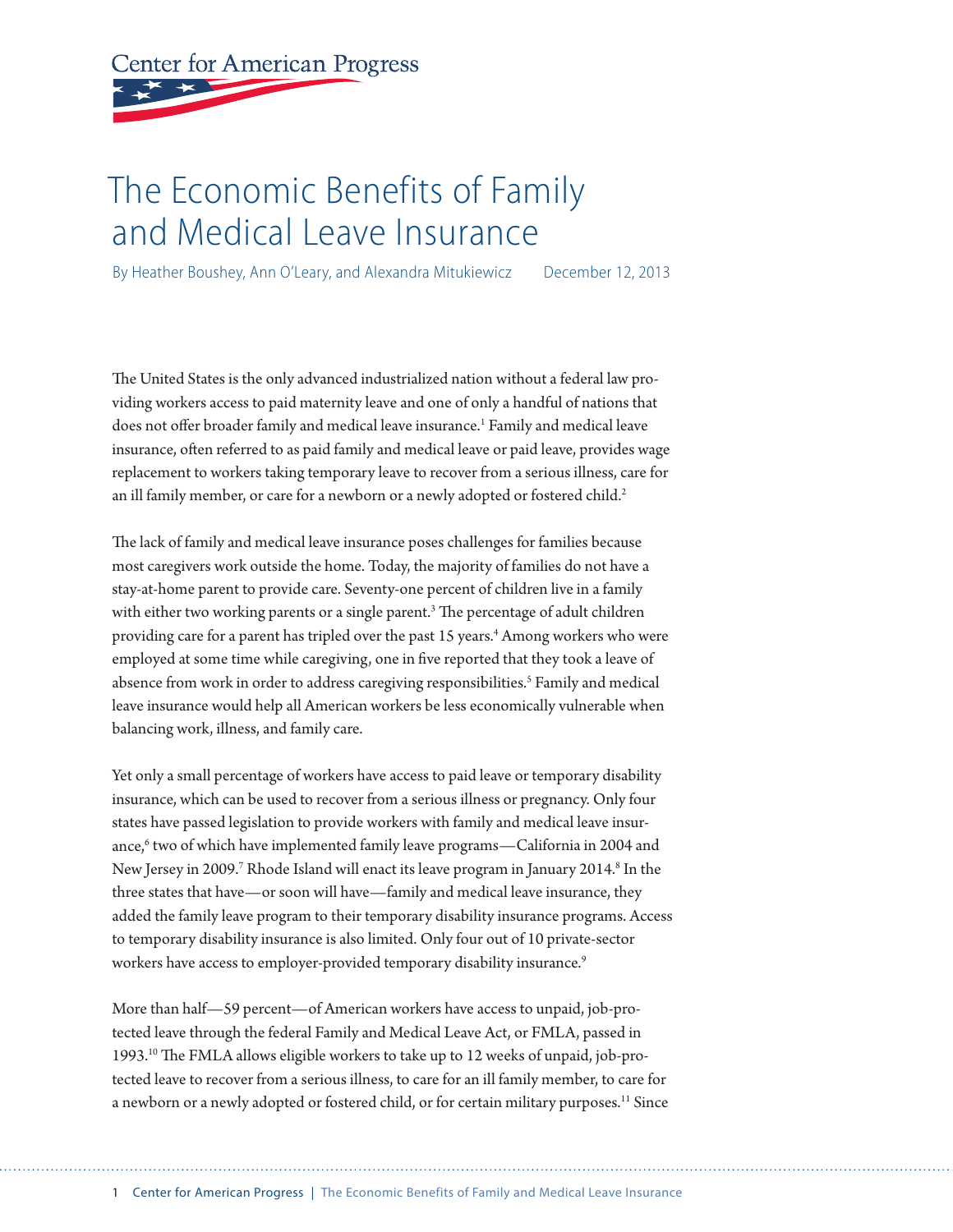its passage, the FMLA has been used more than 100 million times by American workers to help balance the demands of the workplace and home.<sup>12</sup>

Workers who need to take leave, however, often cannot afford to take unpaid time off; nearly half—46 percent—of workers who needed leave but did not take it said that they could not afford to take it without pay.13 In 2001, 25 percent of dual-income families and 13 percent of single-parent families who filed for bankruptcy did so after missing two or more weeks of work due to their own illness or the illness of a family member.<sup>14</sup>

The Family and Medical Insurance Leave Act of 2013—also known as the FAMILY Act—introduced by Rep. Rosa DeLauro (D-CT) and Sen. Kirsten Gillibrand (D-NY) would establish a national family and medical leave insurance program, expanding access to paid leave. This program would relieve the financial burden of taking unpaid time off for many families, particularly low-income families, who are significantly less likely to already have access to paid leave through their employers.<sup>15</sup>

The program, first proposed by the Center for American Progress and as outlined in the FAMILY Act, would provide workers with up to 12 weeks of paid leave.<sup>16</sup> The program is modeled after successful family and medical leave programs in New Jersey and California. Workers would receive benefits equal to 66 percent of their typical wages—up to a capped amount—while taking leave to recover from a serious illness; care for an ill or injured family member, including a domestic partner; care for a newborn or a newly adopted child; or care for a service-member relative following their recent deployment.<sup>17</sup>

The family and medical leave insurance program would be administered through a new Office of Paid Family and Medical Leave within the Social Security Administration.<sup>18</sup> Benefits would be paid through a newly created insurance fund, funded by employee and employer payroll contributions of two-tenths of 1 percent of a worker's wages, or 2 cents for every \$10 in wages.<sup>19</sup>

There is extensive research on the benefits of family and medical leave insurance programs in other nations with comparable economies to America's and in U.S. states that have implemented these programs, particularly California. One branch of this body of research looks at the health impacts. Many studies find that parental leave enhances children's health and development and is associated with increases in the duration of breastfeeding and reductions in infant deaths and behavioral issues.<sup>20</sup> Similarly, increasing the length of maternity leave is associated with reductions in symptoms of postpartum depression among mothers.<sup>21</sup>

In addition to the health benefits of family and medical leave, research indicates that paid leave benefits workers and employers and is good for the economy. The economic benefits of family and medical leave insurance can be summarized in the following five arguments, which are discussed in more detail later in this brief: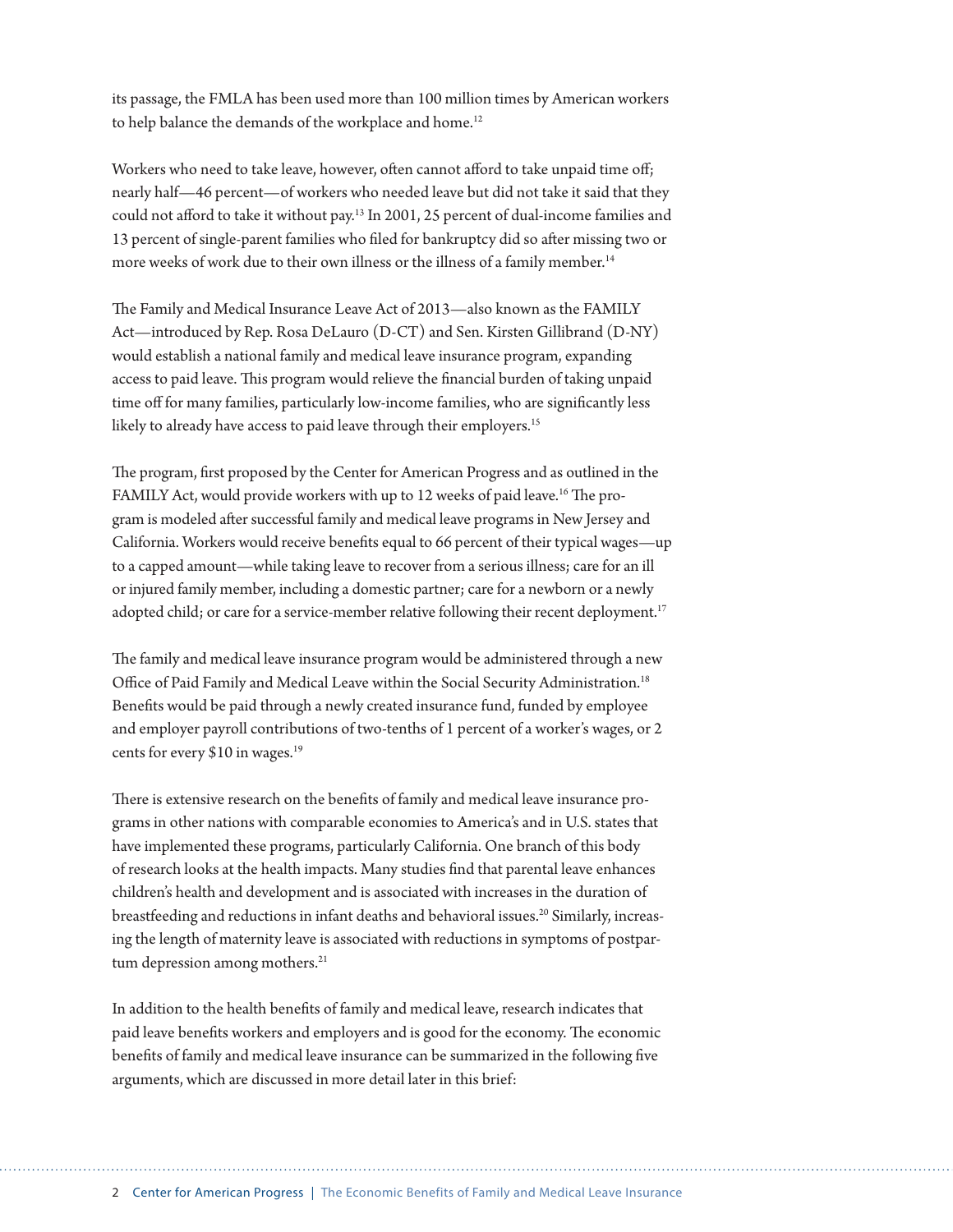- Family and medical leave insurance increases labor-force participation.
- Family and medical leave insurance increases employee retention.
- Family and medical leave insurance has limited or positive impacts on business operations.
- Family and medical leave insurance increases lifetime earnings and retirement security among workers, especially women.
- Family and medical leave insurance increases the use of leave among working fathers.

## Family and medical leave insurance increases labor-force participation

Family and medical leave insurance would grow the labor force and economy. Research indicates that paid leave programs provide workers with flexible options to remain in the labor force while taking care of a loved one or recovering from an illness or pregnancy. A 2013 study by Cornell University economists Francine D. Blau and Lawrence M. Kahn finds that one reason why the United States fell from having the sixthhighest female labor-force participation rate among 22 Organisation for Economic Co-operation and Development, or OECD, countries in 1990 to having the 17th-highest rate in 2010 was because it failed to keep up with other nations and adopt familyfriendly policies such as parental leave.<sup>22</sup>

Economist Christopher J. Ruhm lays out a simple model to show how family and medical leave insurance—specifically, parental leave—affects labor demand and labor supply. He states that leave policies would mean that more workers likely to take leave will choose to be in the labor market, relative to workers less likely to take leave.23 Ruhm's model is explained in greater detail in the appendix. A paper by Ruhm and Jackqueline L. Teague uses a similar framework to examine parental leave policies in European and North American countries. They find that paid parental leave policies are associated with higher employment-to-population ratios and decreased unemployment for all workers.<sup>24</sup> Likewise, the authors find that moderate leaves—10 weeks to 25 weeks—are associated with higher labor-force participation rates for women.<sup>25</sup>

Historically, women are more likely than men to take family leave, whether to care for a newborn or an ill family member.<sup>26</sup> As a result, many studies focus on the effects of family leave policies solely on women's labor-force attachment. Studies find that family leave reduces the amount of time that women spend out of the labor force since it reduces the likelihood that women will quit their jobs in order to take time off from work.<sup>27</sup> In a study examining the effects of the FMLA and unpaid maternity leave policies, sociologist Sandra L. Hofferth and statistician Sally C. Curtin find that women who had a child post-FMLA returned back to work more quickly than those who had a child pre-FMLA.<sup>28</sup>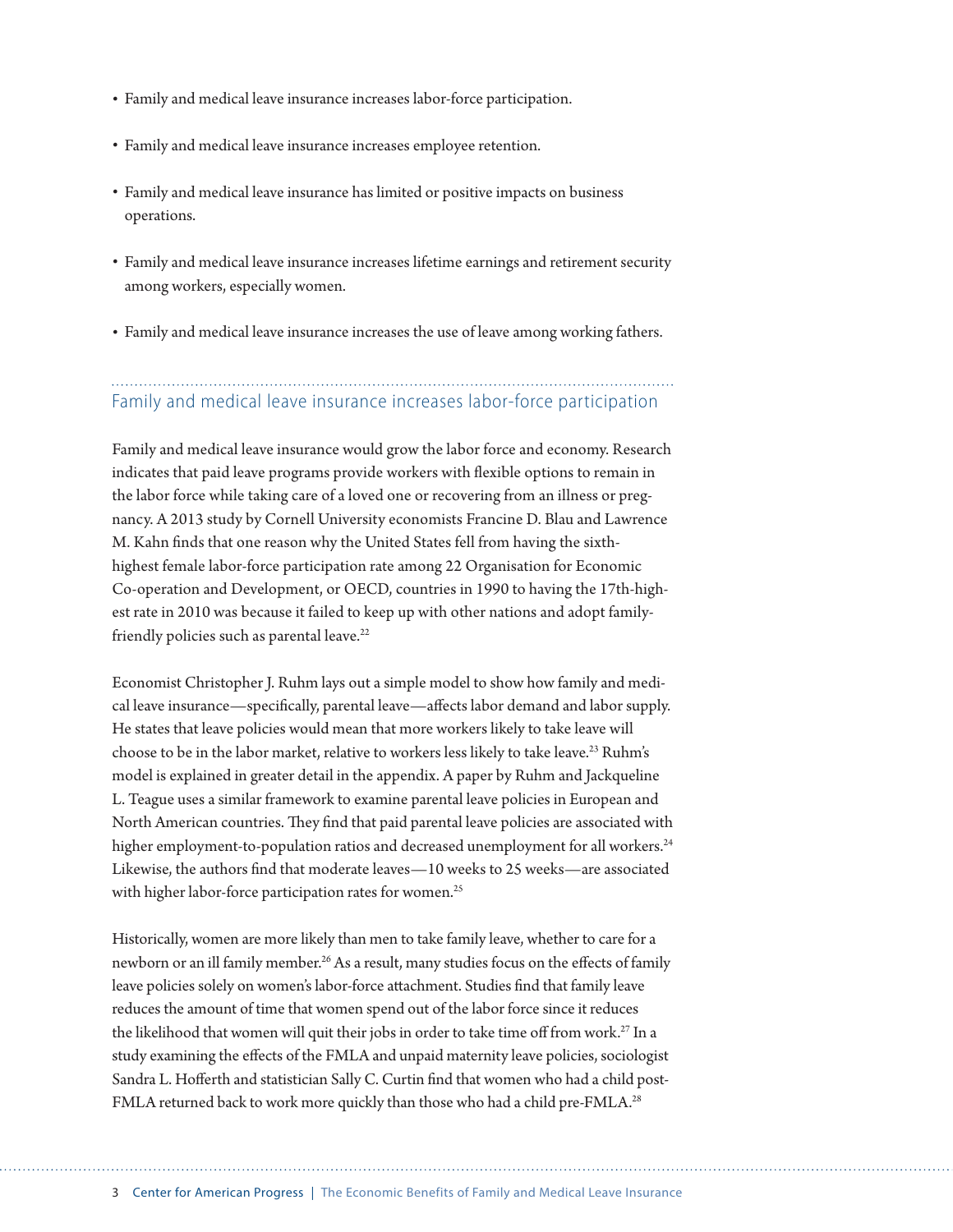Although workers may take leave from work in the short term, family and medical leave insurance helps workers stay in the labor force, increasing labor-force participation and growing the economy in the long term. In his study of paid parental leave in European countries, Ruhm finds that leave legislation increases the female employment-to-population ratio by 3 percent to 4 percent—and even more for women of childbearing age.<sup>29</sup> Similarly, a study of paid maternity leave in OECD countries notes that an added week of paid maternity leave raises labor-force participation rates of young women ages 20 to 34 an average of 0.6 percentage points to 0.75 percentage points.30 The positive effect of paid leave on labor-force participation seems to be greater with shorter to moderate leaves. A recent study found, for example, that the expansion of paid leave in Norway from a moderate leave of 18 weeks to a longer leave of 35 weeks had little effect on laborforce participation.<sup>31</sup>

#### Family and medical leave insurance increases employee retention

Family and medical leave insurance would help reduce employee turnover and limit employment disruptions for workers. Results from Eileen Appelbaum and Ruth Milkman's 2009 and 2010 surveys of California employees and employers provide evidence of this: Workers with low-quality jobs who used family leave insurance while on leave were more likely to return to their pre-leave employer—82.7 percent—than those with low-quality jobs who did not—73 percent.<sup>32</sup>

Similarly, recent studies on unpaid leave suggest that family and medical leave insurance would increase the likelihood that workers will return to their pre-leave jobs. A 2012 survey of family and medical leave by Abt Associates for the U.S. Department of Labor found that 94 percent of FMLA-eligible employees who took leave returned back to their previous employer.<sup>33</sup> Less than 1 percent—0.2 percent—of these employees returned to work for a different employer, and 5 percent of these employees did not return back to work. These results are similar to the results from the 1995 and 2000 FMLA surveys.34

Hofferth and Curtin's study of the effects of the FMLA and unpaid maternity leave policies finds parallel results. Women who had a child post-FMLA returned back to work more quickly than those who had a child pre-FMLA and were more likely to return to the same employer.<sup>35</sup> Economist Charles L. Baum II notes a similar pattern in his study of the effects of FMLA and pre-FMLA maternity leave policies on mothers' labor supply. Baum finds that leave policies significantly increase the probability—between 10 percentage points and 17 percentage points—of eligible mothers returning to their pre-childbirth jobs.36

Employers benefit when workers return to their pre-leave jobs. Edward Zigler, Susan Muenchow, and Christopher J. Ruhm note in their 2012 book on paid leave that continuity of employment among workers taking leave could help protect specific human capital.<sup>37</sup> The authors define "specific human capital," as outlined by economist Walter Y. Oi, as the

4 Center for American Progress | The Economic Benefits of Family and Medical Leave Insurance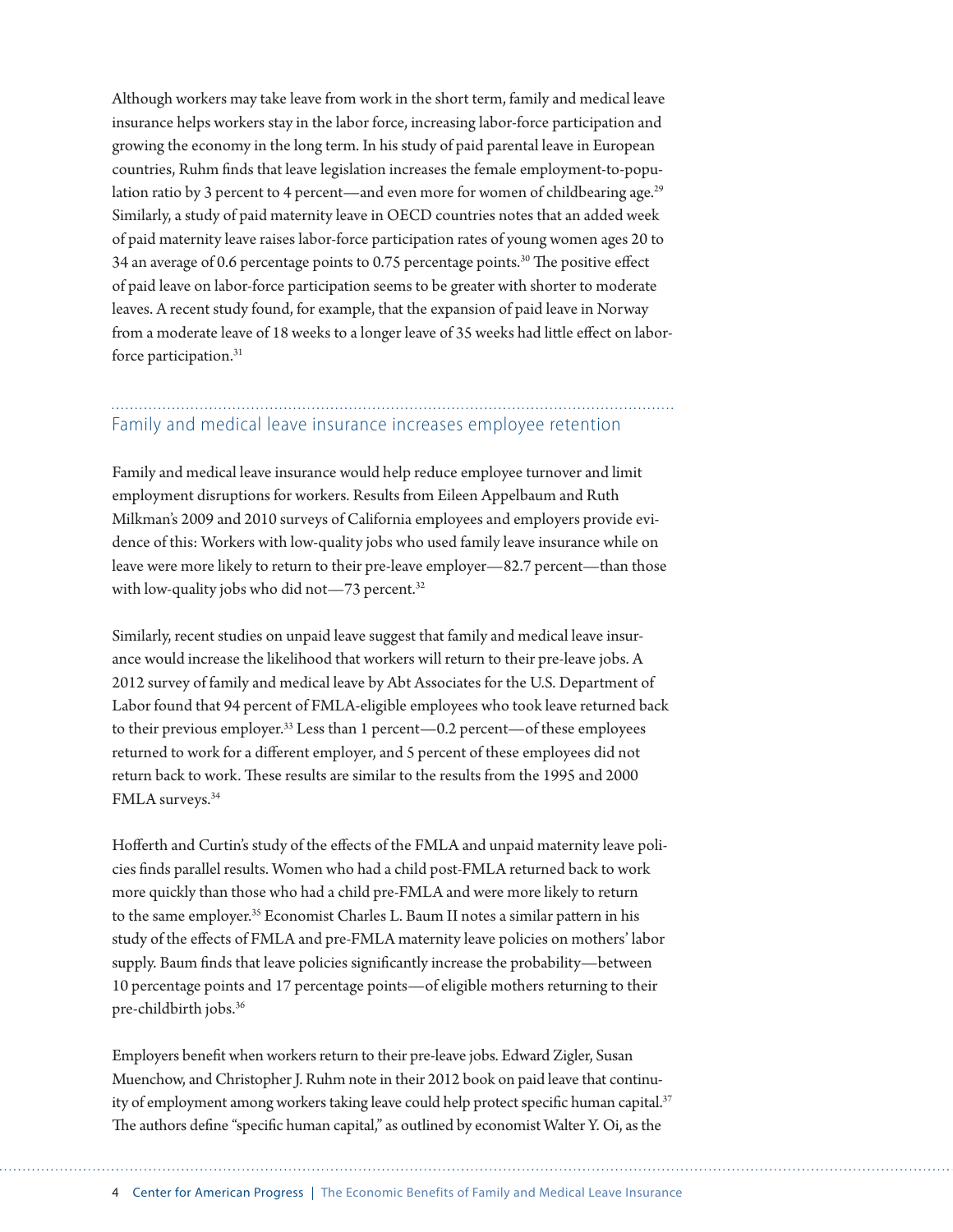"investments in training and skill development that are specific to the employer, industry, or occupation."38 Workers already possess the needed skillset and training for their current occupation. If workers quit their jobs in order to take leave, employers need to hire and train new employees, which is costly. The median cost to employers of worker turnover is approximately 21 percent of an employee's annual salary.39 In addition to added costs to the employers, workers need to spend time looking for a new job and might have difficulty finding a position that is a good match.

Family leave insurance in California has reduced employee turnover and employer turnover costs. In 2009 and 2010, 93 percent of employers surveyed by Appelbaum and Milkman reported that family leave insurance had "a positive effect" or "no noticeable effect" on employee turnover.<sup>40</sup> Furthermore, economists Arindrajit Dube and Ethan Kaplan estimated that California's family leave insurance program would save employers \$89 million per year in turnover reduction.<sup>41</sup>

#### Family and medical leave insurance has limited or positive impacts on business operations

There is evidence that family and medical leave insurance can increase employer profitability. A study of companies listed in *Working Mother* magazine's "100 Best Companies for Working Mothers" finds that the availability and usage of work-family programs and policies has a positive impact on company profits.42 The authors explain that employers providing work-family programs can attract higher-quality workers, reduce absenteeism and tardiness among employees, and reduce employee turnover. As a result, these programs increase employee productivity, which in turn increases employer profitability.43

Another study finds that work-family policies positively affect firms' value. Using data collected from Fortune 500 companies, Professors Michelle M. Arthur and Alison Cook found that announcements in *The Wall Street Journal* of a company instituting work-family policies increased the share price of the firm the same day.<sup>44</sup> The authors explain that investors believe that the benefits of the work-family policies will outweigh the costs of the program, thereby increasing the expected profitability of the company.<sup>45</sup>

With regard to cost, family and medical leave programs have limited—or even positive—impacts on employers' business-operation costs. Family leave insurance programs in California and New Jersey are extended provisions of the states' temporary disability insurance programs and are fully funded by employees, with no direct costs to employers.46 New Jersey's temporary disability insurance program is funded by both employee and employer contributions, as are Hawaii's and New York's.<sup>47</sup>

Furthermore, family and medical leave insurance can generate cost savings for employers, since it can be coordinated with employer-provided benefits and reduce employeeturnover costs.<sup>48</sup> California employers report that the state's family leave program has had no effect or a positive effect on business operations: 87 percent of employers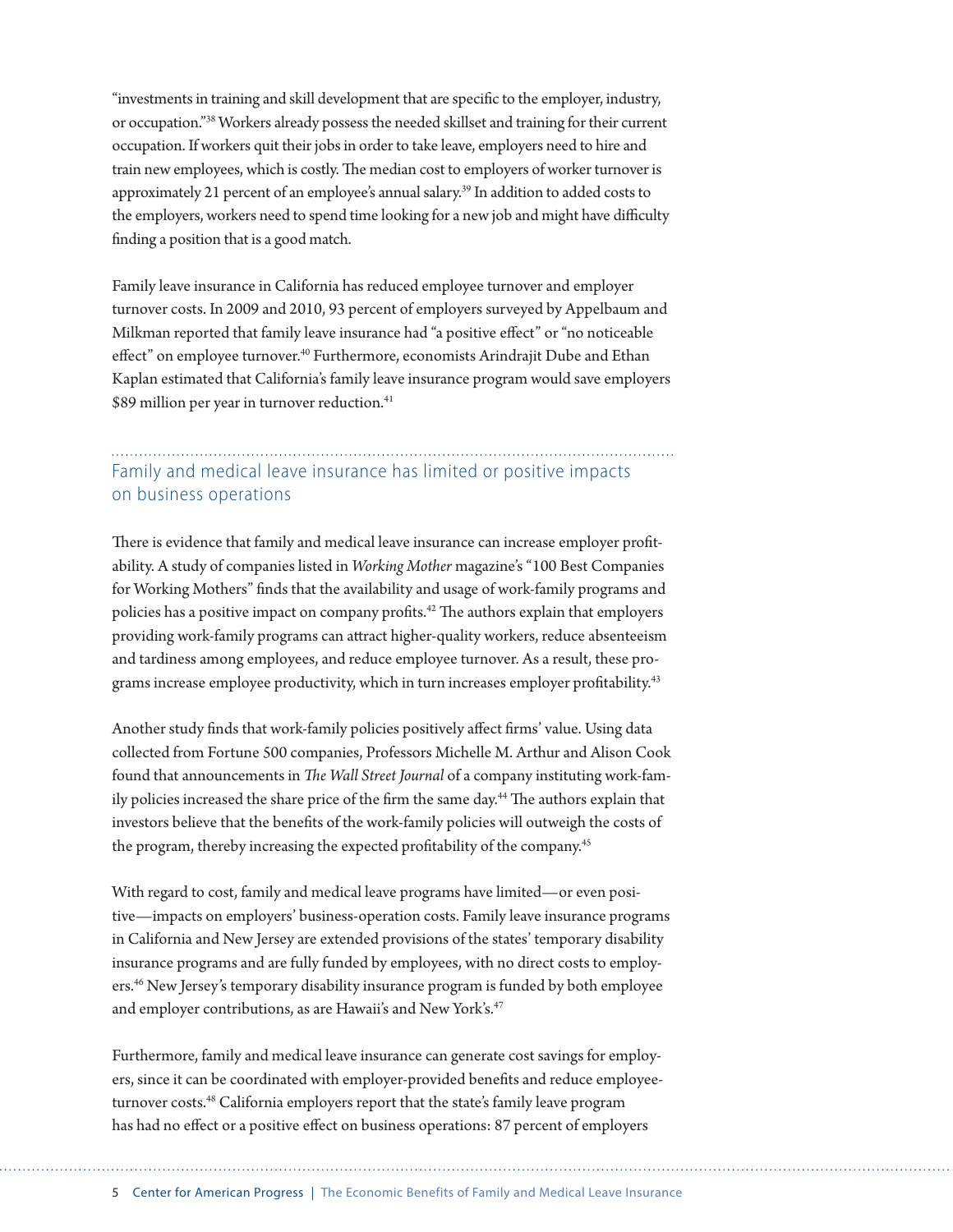surveyed by Appelbaum and Milkman in 2009 and 2010 noted that family leave did not result in any cost increases, and 60 percent of employers reported that they coordinated their benefits with the family leave program.<sup>49</sup> Herb Greenberg, founder and CEO of Caliper, a human-resources consulting firm in New Jersey, has observed similar reductions in turnover costs:

*Family Leave Insurance … has been a huge positive for Caliper. When you think about the cost of individuals leaving, the cost of seeking new employees, the cost of maybe hiring the wrong person [and] training them, etc., and you compare that to the pennies that Family Leave costs you—there is just no comparison in terms of the pure balance sheet.*<sup>50</sup>

With potential increases in employee productivity and reduced turnover costs, family and medical leave insurance can benefit rather than disrupt business operations. Ninety-one percent of employers in California, for example, reported "a positive effect" or "no noticeable effect" on business profitability and performance upon instituting family leave.<sup>51</sup>

### Family and medical leave insurance increases lifetime earnings and retirement security among workers, especially women

Family and medical leave insurance gives workers a way to remain in the labor force while taking leave, thereby increasing their lifetime earnings and retirement savings. A recent study on U.S. caregiving costs calculated that women lose a total of \$274,044 and men lose a total of \$233,716 in lifetime wages and Social Security benefits by leaving the labor force early due to caregiving responsibilities.<sup>52</sup>

Family and medical leave increases the likelihood that workers—especially women will return to their pre-leave jobs and therefore continue to earn their pre-leave wages. The U.S. Census Bureau reports that of the 80.4 percent of working mothers who returned to their pre-first-birth employer, 69 percent had the same hours, pay, and skill level as before they had children. Conversely, only 25.3 percent of working mothers who returned to a different employer had the same hours, pay, and skill level as before they had their first child.<sup>53</sup> Some of these declines in wages could be due to mothers choosing to reduce their work hours in order to spend time with their newborns. These declines in wages could also be due to women having to find new employment after taking leave. As Joyce P. Jacobsen and Laurence M. Levin find, women who exit the labor force to take leave often return to wages that are lower than those of women who remain in the labor force.<sup>54</sup>

Research by Columbia University Professor Jane Waldfogel suggests that family and medical leave insurance could help close the wage gap between workers who provide care and those who do not. In her study of maternity leave policies in the United States pre-FMLA and Britain, Waldfogel finds that the so-called family gap—the wage gap between mothers and other working women—is mostly eliminated for mothers who have access to unpaid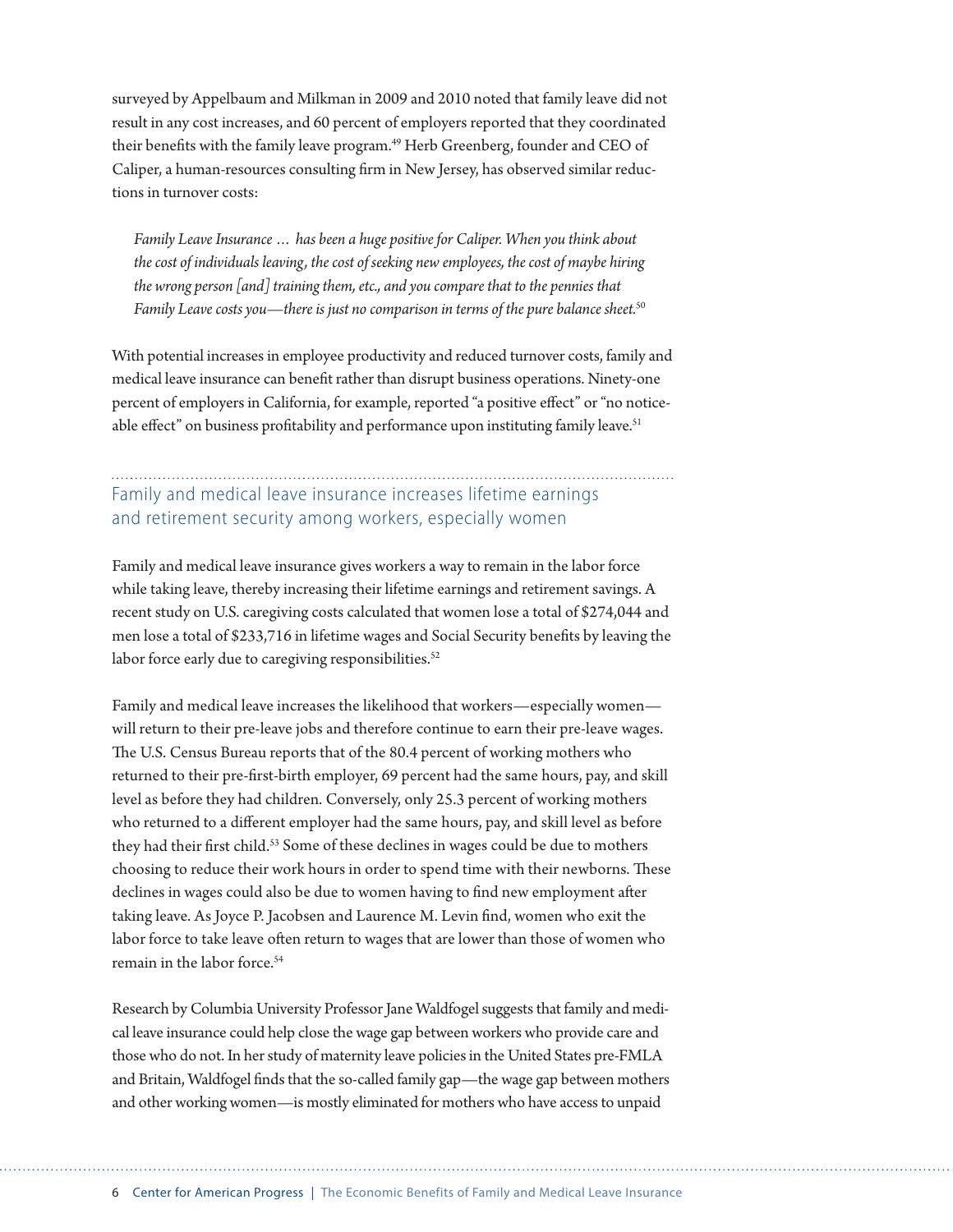or paid, job-protected maternity leave.55 Women who had access to such leave were more likely to return to their original employer and experienced a positive wage effect that offset the family wage gap.<sup>56</sup> Similarly, a study by Rutgers University's Center for Women and Work found that working mothers who took family leave for 30 or more days for the birth of their child are 54 percent more likely to report wage increases in the year following their child's birth, relative to mothers who did not take family leave.<sup>57</sup>

Family and medical leave insurance could help protect families from suffering financial setbacks due to working parents taking unpaid leave or leaving the labor force in order to provide care. Rutgers University's Center for Women and Work study found that women who took family leave after their child's birth were 39 percent less likely to receive public assistance in the year following their child's birth, compared to mothers who returned to work but did not take any leave.<sup>58</sup>

#### Family and medical leave insurance increases the use of leave among working fathers

Family and medical leave insurance would incentivize men and women to share care responsibilities. Although women make up almost half of the labor force and twothirds of families now rely on mothers' earnings for financial stability, women, rather than men, often take on the role of caregiver.<sup>59</sup> Zigler, Muenchow, and Ruhm note that although leave in the United States and in other OECD countries is available to both parents, mothers are its primary users.<sup>60</sup> Men's use of unpaid leave did not increase after the implementation of the FMLA or under state unpaid parental leave laws.<sup>61</sup> Approximately 5 percent of working men take caregiving or child-bonding leave under the FMLA, compared to more than 7 percent of working women. $62$ 

When family and medical leave insurance is offered, however, the take-up rate among men is much higher. The percentage of leave taken by men in California has increased since the institution of its family leave program: Men's share of parent-bonding family leave—as a percentage of all parent-bonding family leave claims—increased from 17 percent in the period from 2004 to 2005 to 29.2 percent in the period from 2011 to 2012.<sup>63</sup> In addition, men in California are taking longer leaves than they did before family leave insurance was available.<sup>64</sup> Studies of international family leave programs find similar results. Child-bonding or caregiving family leave—specifically set aside for fathers—significantly increases the length and take-up of leave among men.<sup>65</sup>

Family and medical leave insurance could help counteract the cultural norm that caregiving is within the woman's realm. Even though women today are playing a larger role as breadwinners in the majority of American families, they are more likely than men to pick up the "second shift" of caregiving and housework.<sup>66</sup> Family and medical leave insurance would provide the opportunity to balance care between men and women, resulting in fewer disruptions in employment and earnings for women.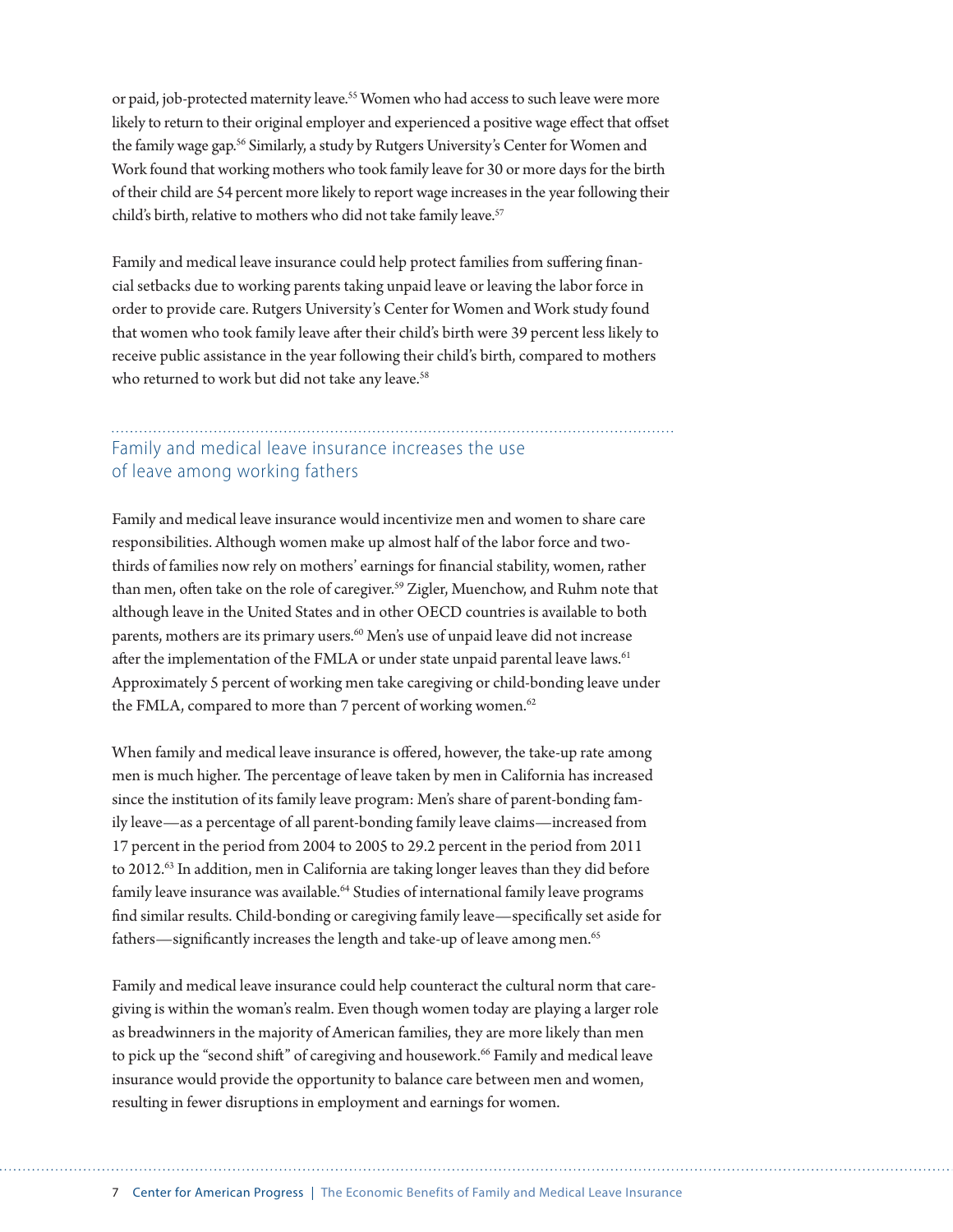#### Conclusion

Today's workforce needs access to family and medical leave insurance. The FAMILY Act's leave program would provide workers with the flexibility to address their caregiving responsibilities while remaining in the labor force, benefiting both their families and the economy.

Research indicates that family and medical leave has myriad economic benefits for both workers and employers. Family and medical leave will grow our labor force and economy in the long run. It increases the likelihood that workers will return to their original employer after taking leave, which ensures employment and earnings continuity for the employee, as well as unchanged business operations, reduced worker-turnover costs, and a potential of increased profitability for the employer. Furthermore, family and medical leave insurance could close the wage gap between workers who provide care and those who do not. Specifically, family and medical leave could help alleviate the wage gap of working mothers and make the majority of families relying on women's contributions to family income less financially vulnerable. Although more women take leave than men, research suggests that family and medical leave insurance versus unpaid leave significantly increases the leave take-up rates among working fathers, promoting better gender equity in the workplace and the home.

The United States cannot afford to remain one of the few industrialized countries that does not offer family and medical leave insurance. As evidenced by recent research, the benefits of family and medical leave insurance certainly outweigh the costs. There is every reason to provide this critical protection to America's workforce by passing and implementing the FAMILY Act—and no reason to delay.

#### *Heather Boushey and Ann O'Leary are Senior Fellows at the Center for American Progress. Alexandra Mitukiewicz is a Research Assistant for Economic Policy at the Center.*

*The authors would like to thank Angela Clements for her research assistance, which she conducted when she was a research fellow at University of California, Berkeley's, Center on Health, Economic & Family Security in 2010. The authors also wish to thank Eileen Appelbaum, Jane Farrell, Jocelyn Frye, Sarah Jane Glynn, and Jane Waldfogel for their suggestions, reviews, and edits. Finally, the authors would like to thank the Alfred P. Sloan Foundation, Georgetown University's Workplace Flexibility 2010 campaign, and UC Berkeley School of Law for their support in conducting this initial literature review, as well as the Ford Foundation and Rockefeller Family Fund for their generous support of this work.*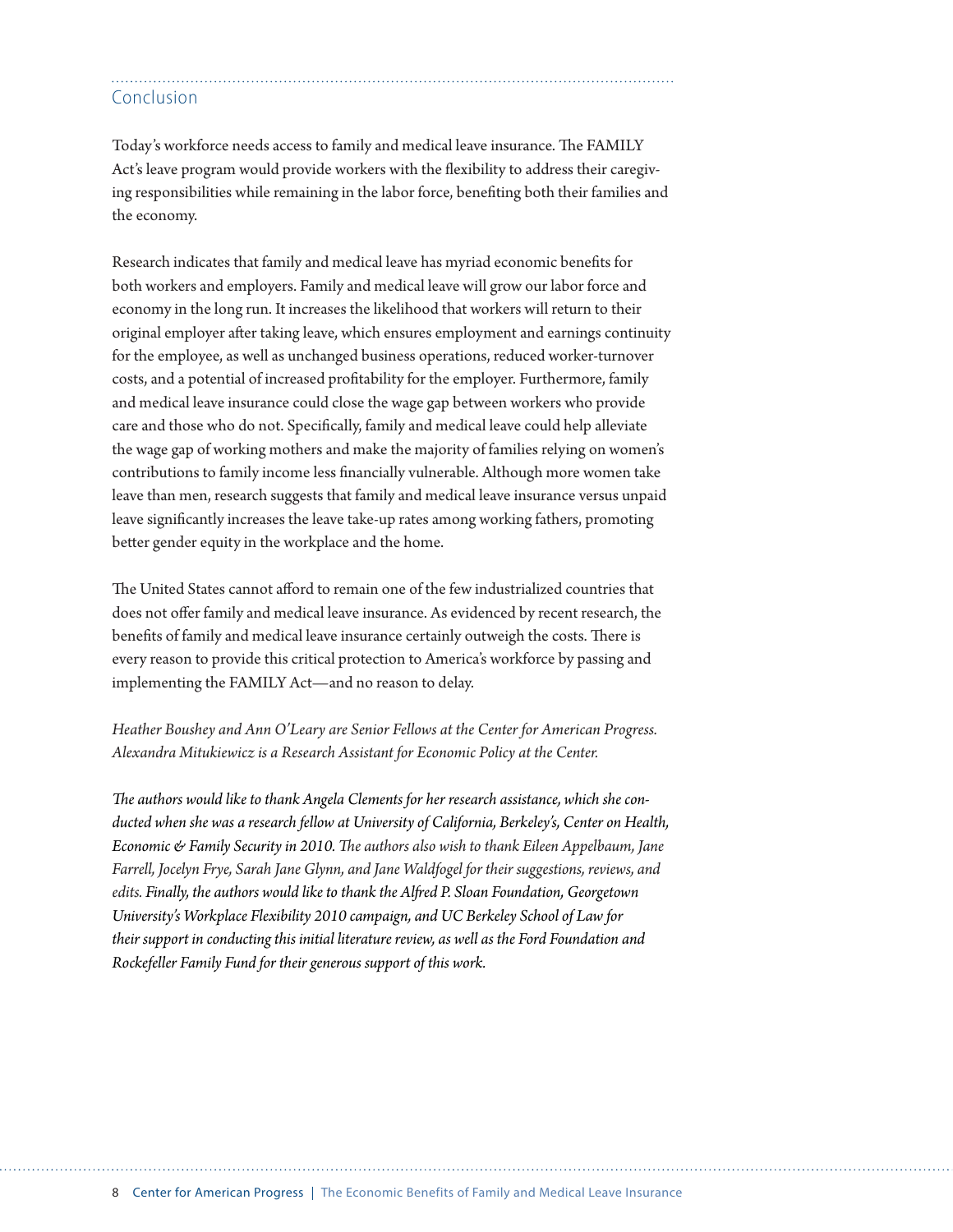## Appendix: Detailed explanation of Christopher J. Ruhm's leave model

Economist Christopher J. Ruhm lays out a simple model to show how family and medical leave insurance—specifically, parental leave—affects labor demand and labor supply in his paper titled "The Economic Consequences of Parental Leave Mandates: Lessons from Europe." He states that leave policies would mean that more workers likely to take leave will choose to be in the labor market, relative to workers less likely to take leave.<sup>67</sup> The labor supply curve of workers likely to take leave will shift to the right. That is, these workers will be willing to work at slightly lower wages with this benefit. If leave benefits are paid primarily by worker-financed social insurance, as they are in most European countries and in California and New Jersey, the demand curve would shift only slightly leftward, based on the amount that nonwage costs increase for providing paid leave.<sup>68</sup>

As findings from Eileen Appelbaum and Ruth Milkman's 2009 and 2010 surveys of California employees and employers suggest, family leave insurance has little to no noticeable effect on employer costs.<sup>69</sup> One would therefore expect that the shift in labor supply would be larger than the shift in demand, resulting in increased labor supply and a fall in relative wages.<sup>70</sup> While workers might end up being paid less, their net welfare will increase if the subjective value of family and medical leave insurance—in addition to the actual monetary value of paid leave—exceeds the costs of the employer providing leave.<sup>71</sup>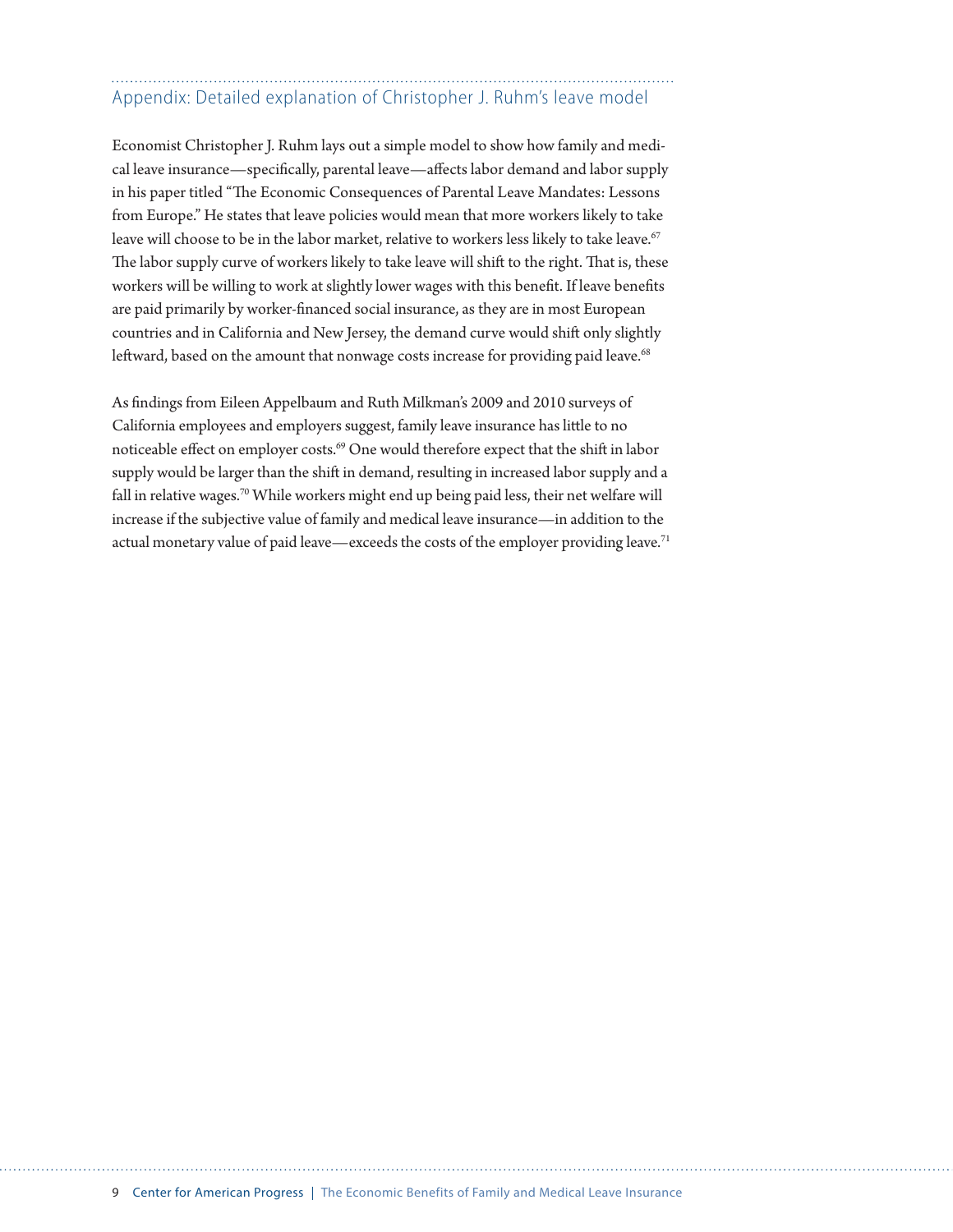#### Endnotes

- 1 Rose Gordon Sala, "Paid paternity leave benefits dads and moms - and we can afford it," Lean Forward, June 15, 2012, available at http://leanforward.groups.msnbc.com/\_ news/2012/06/15/12237482-paid-paternity-leave-benefitsdads-and-moms-and-we-can-afford-it?lite.
- 2 National Partnership for Women & Families, "Paid Family & Medical Leave: An Overview" (2012), available at [http://](http://go.nationalpartnership.org/site/DocServer/PFML_Overview_FINAL.pdf?docID=7847) [go.nationalpartnership.org/site/DocServer/PFML\\_Over](http://go.nationalpartnership.org/site/DocServer/PFML_Overview_FINAL.pdf?docID=7847)[view\\_FINAL.pdf?docID=7847](http://go.nationalpartnership.org/site/DocServer/PFML_Overview_FINAL.pdf?docID=7847).
- 3 Sarah Jane Glynn, "The New Breadwinners: 2010 Update" (Washington: Center for American Progress, 2012), available at [http://www.americanprogress.org/issues/labor/](http://www.americanprogress.org/issues/labor/report/2012/04/16/11377/the-new-breadwinners-2010-update/) [report/2012/04/16/11377/the-new-breadwinners-2010-up](http://www.americanprogress.org/issues/labor/report/2012/04/16/11377/the-new-breadwinners-2010-update/)[date/](http://www.americanprogress.org/issues/labor/report/2012/04/16/11377/the-new-breadwinners-2010-update/).
- 4 MetLife Mature Market Institute, "The MetLife Study of Caregiving Costs to Working Caregivers: Double Jeopardy for Baby Boomers Caring for Their Parents" (2011), available at [http://www.caregiving.org/wp-content/uploads/2011/06/](http://www.caregiving.org/wp-content/uploads/2011/06/mmi-caregiving-costs-working-caregivers.pdf) [mmi-caregiving-costs-working-caregivers.pdf.](http://www.caregiving.org/wp-content/uploads/2011/06/mmi-caregiving-costs-working-caregivers.pdf)
- 5 National Alliance for Caregiving and AARP, "Caregiving in the U.S. 2009" (2009), available at [http://assets.aarp.org/](http://assets.aarp.org/rgcenter/il/caregiving_09_fr.pdf) [rgcenter/il/caregiving\\_09\\_fr.pdf](http://assets.aarp.org/rgcenter/il/caregiving_09_fr.pdf).
- 6 Paid leave legislation has passed in California, New Jersey, Washington state, and Rhode Island. The state of Washington was the first state without a statewide temporary disability insurance program to pass paid leave legislation, but there is not yet a plan to actually implement the program. See Linda Houser and Thomas P. Vartanian, "Pay Matters: The Positive Economic Impacts of Paid Family Leave for Families, Businesses and the Public" (New Brunswick, NJ: Rutgers University Center for Women and Work, 2012), available at [http://smlr.rutgers.edu/paymatters-cwwreport](http://smlr.rutgers.edu/paymatters-cwwreport-january2012)[january2012;](http://smlr.rutgers.edu/paymatters-cwwreport-january2012) Eileen Appelbaum and Ruth Milkman, "Leaves That Pay: Employer and Worker Experiences with Paid Family Leave in California" (Washington: Center for Economic and Policy Research, 2011), available at [http://www.cepr.](http://www.cepr.net/documents/publications/paid-family-leave-1-2011.pdf) [net/documents/publications/paid-family-leave-1-2011.pdf](http://www.cepr.net/documents/publications/paid-family-leave-1-2011.pdf); National Partnership for Women & Families, "Rhode Island Becomes the Third State to Guarantee Paid Family Leave, Press release, July 11, 2013, available at http://www.nationalpartnership.org/news-room/press-releases/rhode-islandbecomes-the-third-state-to-guarantee-paid-family-leave. html.
- 7 National Partnership for Women & Families, "Paid Family & Medical Leave."
- 8 Rhode Island Department of Labor and Training, "Temporary Disability Insurance," available at [http://www.dlt.ri.gov/](http://www.dlt.ri.gov/tdi/) [tdi/](http://www.dlt.ri.gov/tdi/) (last accessed October 2013).
- 9 Temporary disability insurance has been implemented in California, Rhode Island, Hawaii, New Jersey, and New York; these five states require temporary disability insurance coverage. See Social Security Administration, "Social Security Programs in the United States: Temporary Disability Insurance" (1997), available at [http://www.ssa.gov/policy/](http://www.ssa.gov/policy/docs/progdesc/sspus/tempdib.pdf) [docs/progdesc/sspus/tempdib.pdf;](http://www.ssa.gov/policy/docs/progdesc/sspus/tempdib.pdf) U.S. Bureau of Labor Statistics, "National Compensation Survey: Glossary of Employee Benefit Terms," available at [http://www.bls.gov/ncs/](http://www.bls.gov/ncs/ebs/glossary20112012.htm) [ebs/glossary20112012.htm](http://www.bls.gov/ncs/ebs/glossary20112012.htm) (last accessed December 2013); U.S. Bureau of Labor Statistics, "Table 16. Insurance benefits: Access, participation, and take-up rates, private industry workers, National Compensation Survey, March 2013," available at [http://www.bls.gov/ncs/ebs/benefits/2013/owner](http://www.bls.gov/ncs/ebs/benefits/2013/ownership/private/table12a.pdf)[ship/private/table12a.pdf](http://www.bls.gov/ncs/ebs/benefits/2013/ownership/private/table12a.pdf) (last accessed December 2013).
- 10 Jacob Alex Klerman, Kelly Daley, and Alyssa Pozniak, "Family and Medical Leave in 2012: Technical Report" (Cambridge, MA: Abt Associates Inc., 2012), available at http://www.dol. gov/asp/evaluation/fmla/FMLA-2012-Technical-Report.pdf.
- 11 U.S. Department of Labor, "Wage and Hour Division (WHD): Family and Medical Leave Act," available at [http://www.dol.](http://www.dol.gov/whd/fmla/) [gov/whd/fmla/](http://www.dol.gov/whd/fmla/) (last accessed August 2013).
- 12 National Partnership for Women & Families, "Family & Medical Leave Act," available at [http://www.nationalpartnership.](http://www.nationalpartnership.org/site/PageServer?pagename=issues_work_fmla) [org/site/PageServer?pagename=issues\\_work\\_fmla](http://www.nationalpartnership.org/site/PageServer?pagename=issues_work_fmla) (last accessed August 2013).
- 13 Klerman, Daley, and Pozniak, "Family and Medical Leave in 2012."
- 14 Elizabeth Warren and Amelia Warren Tyagi, *The Two-Income Trap: Why Middle-Class Mothers and Fathers Are Going Broke* (New York: Basic Books, 2003).
- 15 National Partnership for Women & Families, "The Case for a National Family and Medical Leave Insurance Program (The FAMILY Act)" (2013), available at http:// go.nationalpartnership.org/site/DocServer/FAMILY\_Act\_ Fact\_Sheet.pdf.
- 16 Ibid.; Heather Boushey, "Helping Breadwinners When It Can't Wait: A Progressive Program for Family Leave Insurance" (Washington: Center for American Progress, 2009), available at [http://www.americanprogress.org/wp-content/](http://www.americanprogress.org/wp-content/uploads/issues/2009/06/pdf/fmla.pdf) [uploads/issues/2009/06/pdf/fmla.pdf.](http://www.americanprogress.org/wp-content/uploads/issues/2009/06/pdf/fmla.pdf)
- 17 National Partnership for Women & Families, "The Case for a National Family and Medical Leave Insurance Program (The FAMILY Act)"

18 Ibid.

19 Ibid.

- 20 Lawrence M. Berger, Jennifer Hill, and Jane Waldfogel, "Maternity Leave, Early Maternal Employment and Child Health and Development in the US," *The Economic Journal* 115 (501) (2005): F29–F47, available at [http://www.sfu.ca/~mfs2/](http://www.sfu.ca/~mfs2/SUMMER%202010/SA%20101/ASSIGNMENT%202/BergerHillStudy-Feb05.pdf) [SUMMER%202010/SA%20101/ASSIGNMENT%202/](http://www.sfu.ca/~mfs2/SUMMER%202010/SA%20101/ASSIGNMENT%202/BergerHillStudy-Feb05.pdf) [BergerHillStudy-Feb05.pdf](http://www.sfu.ca/~mfs2/SUMMER%202010/SA%20101/ASSIGNMENT%202/BergerHillStudy-Feb05.pdf); Christopher J. Ruhm, "Parental leave and child health," *Journal of Health Economics* 19 (6) (2000): 931–960, available at [http://libres.uncg.edu/ir/](http://libres.uncg.edu/ir/uncg/f/C_Ruhm_Parental_2000.pdf) [uncg/f/C\\_Ruhm\\_Parental\\_2000.pdf](http://libres.uncg.edu/ir/uncg/f/C_Ruhm_Parental_2000.pdf); Eileen Appelbaum and Ruth Milkman, "Leaves That Pay: Employer and Worker Experiences with Paid Family Leave in California" (Washington: Center for Economic and Policy Research, 2011), available at [http://www.cepr.net/documents/publications/paid-family](http://www.cepr.net/documents/publications/paid-family-leave-1-2011.pdf)[leave-1-2011.pdf](http://www.cepr.net/documents/publications/paid-family-leave-1-2011.pdf); Sakiko Tanaka, "Parental Leave and Child Health Across OECD Countries," *Economic Journal* 115 (501) (2005): F7–F28; Joyce Shim, "The Effects of Family Leave Policy on Child Health: Evidence from 19 OECD Countries from 1969-2010" (New York: Columbia University, forthcoming 2013).
- 21 Pinka Chatterii and Sara Markowitz, "Does the Length of Maternity Leave Affect Maternal Health?", *Southern Economic Journal* 72 (1) (2005): 16–41.
- 22 Francine D. Blau and Lawrence M. Kahn, "Female Labor Supply: Why is the US Falling Behind?" (Bonn, Germany: Institute for the Study of Labor, 2013).
- 23 Christopher J. Ruhm, "The Economic Consequences of Parental Leave Mandates: Lessons from Europe," *The Quarterly Journal of Economics* 113 (1) (1998): 285–317, available at [http://libres.uncg.edu/ir/uncg/f/C\\_Ruhm\\_Economic\\_1998.](http://libres.uncg.edu/ir/uncg/f/C_Ruhm_Economic_1998.pdf) [pdf](http://libres.uncg.edu/ir/uncg/f/C_Ruhm_Economic_1998.pdf).
- 24 Christopher J. Ruhm and Jackqueline L. Teague, "Parental Leave Policies in Europe and North America." Working Paper 5065 (National Bureau of Economic Research, 1995), available at [http://www.nber.org/papers/w5065.pdf?new\\_win](http://www.nber.org/papers/w5065.pdf?new_window=1) $down=1$

- 26 Klerman, Daley, and Pozniak, "Family and Medical Leave in 2012."
- 27 Kay E. Brown, "Women and Low-Skilled Workers: Efforts in Other Countries to Help These Workers Enter and Remain in the Workforce," Testimony before the Joint Economic Committee, June 14, 2007, available at [http://www.gao.gov/new.](http://www.gao.gov/new.items/d07989t.pdf) [items/d07989t.pdf;](http://www.gao.gov/new.items/d07989t.pdf) Sandra L. Hofferth and Sally C. Curtin, "Parental Leave Statutes and Maternal Return to Work after Childbirth in the United States," *Work and Occupations* 33 (1) (2006): 73–105, available at [http://www.oecd.org/united](http://www.oecd.org/unitedstates/2955849.pdf)[states/2955849.pdf](http://www.oecd.org/unitedstates/2955849.pdf).
- 28 Hofferth and Curtin, "Parental Leave Statutes and Maternal Return to Work after Childbirth in the United States."

<sup>25</sup> Ibid.